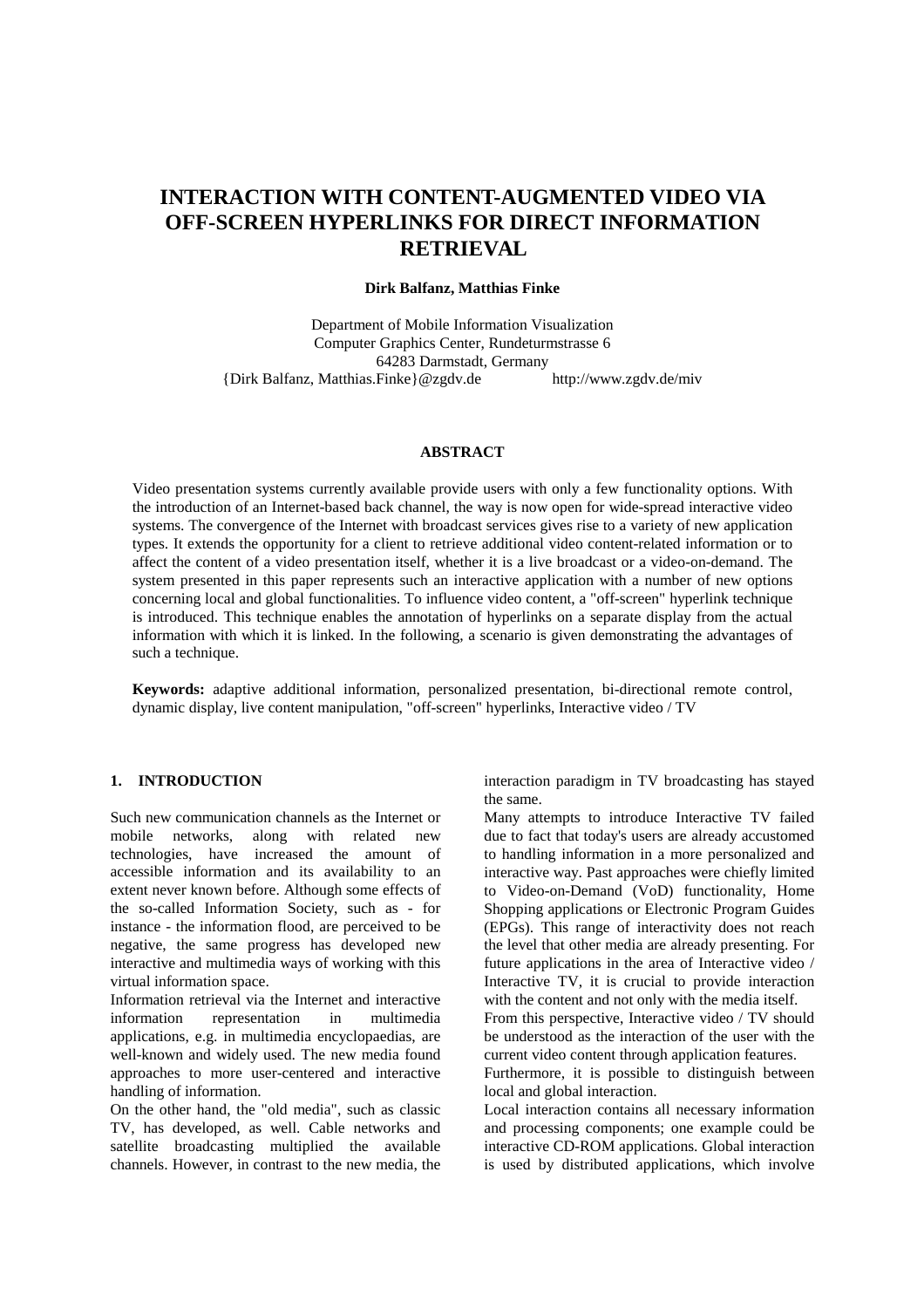client and server components, as well as a bidirectional communication channel.

In principle, interactive TV is open to support both levels of interaction.

Only a few years ago, there was no way for any system architecture to enhance typical broadcast scenarios, in particular with global interactivity, without introducing new infrastructures.

In general, today's communication channels are still used to carry primarily specific services (e.g. fixed bandwidth channels like satellite for transmission of fixed bandwidth signals as TV, videoconferencing or phone). The more or less fixed relationship between provider, channel and consumer can be described as follows [1]:

- selected channels are chosen for the whole transmission; interaction is only supported on dedicated channels,
- the more users are supported by a system, the less interactivity is provided,
- there is a clean cut between unicast, multicast and broadcast on different channels,
- there is a fixed relation between information source and information consumer.

The internet is now blurring these distinctions more and more and is creating new opportunities to integrate different channels and services. Approaches can be classified into two groups [2]:

- use of one transmission channel and one or more hardware devices for several services;
- use of several transmission channels and one single hardware device for the presentation of several services.

In the following section, an approach to enable interaction with video content is presented, based on dynamic provision of content-related hyperlinks. It is able to provide global interaction, based on a system architecture that uses broadcast services and the Internet in an integrated way.

#### **2. RELATED WORK**

Videotext was a technique developed in the early 80's [3] to provide access to modified TV sets or to remote computer databases from computer terminals. Today this form of information retrieval upon user request is still widespread in Europe. It provides interactivity while watching TV content. Due to the missing back channel, only local interaction functionality is provided. Another disadvantage is its limited capability to display information content, since videotext systems provide only text, color and crude block graphics. The system presented here offers global interactivity by introducing a back

channel. In addition, the representation of additional information is strongly improved and can be adapted to user preferences.

From 1995 to 1997, the Microsoft Interactive TV System (MITV) [4] was deployed in a trial partly in the USA and Japan. An ATM network was integrated to meet the needs of distributing video content, while simultaneously introducing a back channel for every client. Set-top boxes were used in the trial of the MITV system. The applications running on this system were:

- Electronic Program Guides (EPG);
- Movies On Demand (MOD) applications;
- a Web browser was developed, but never employed for the trial.

The system presented in this paper integrates settop boxes and back channels too. The main difference is that the additional information within a video presentation is fully controlled by the user. In other words, the video presentation consists of video content and additional information, which are dynamically assembled, individually according to every single client.

A prototype application that combines a PDA, a settop box and a television has been developed for multimedia presentation by Robertson [5]. Here the television was only used to present images and video content. The actual selection and presentation of additional information content was done on a PDA. Furthermore, the application could run without the deployment of the television and the settop box. A disadvantage here is the poor capability of presenting the additional information only on a PDA's display with regard to its size and resolution.

#### **3. SCENARIOS**

To depict the viability of interactive TV, some possible application scenarios are presented in the following section. The functional scope of these scenarios is only partly covered by the described architecture of the next paragraph. Other parts are currently under research and will be referred to in the outlook section.

The main idea, garnered from the understanding of interactive TV as presented in the introduction, is to allow the former TV consumer to become an information user and to enable him to play an active part in the video presentation.

Some possible areas of this interactive broadcast format could be (business) information, education, edutainment or sports.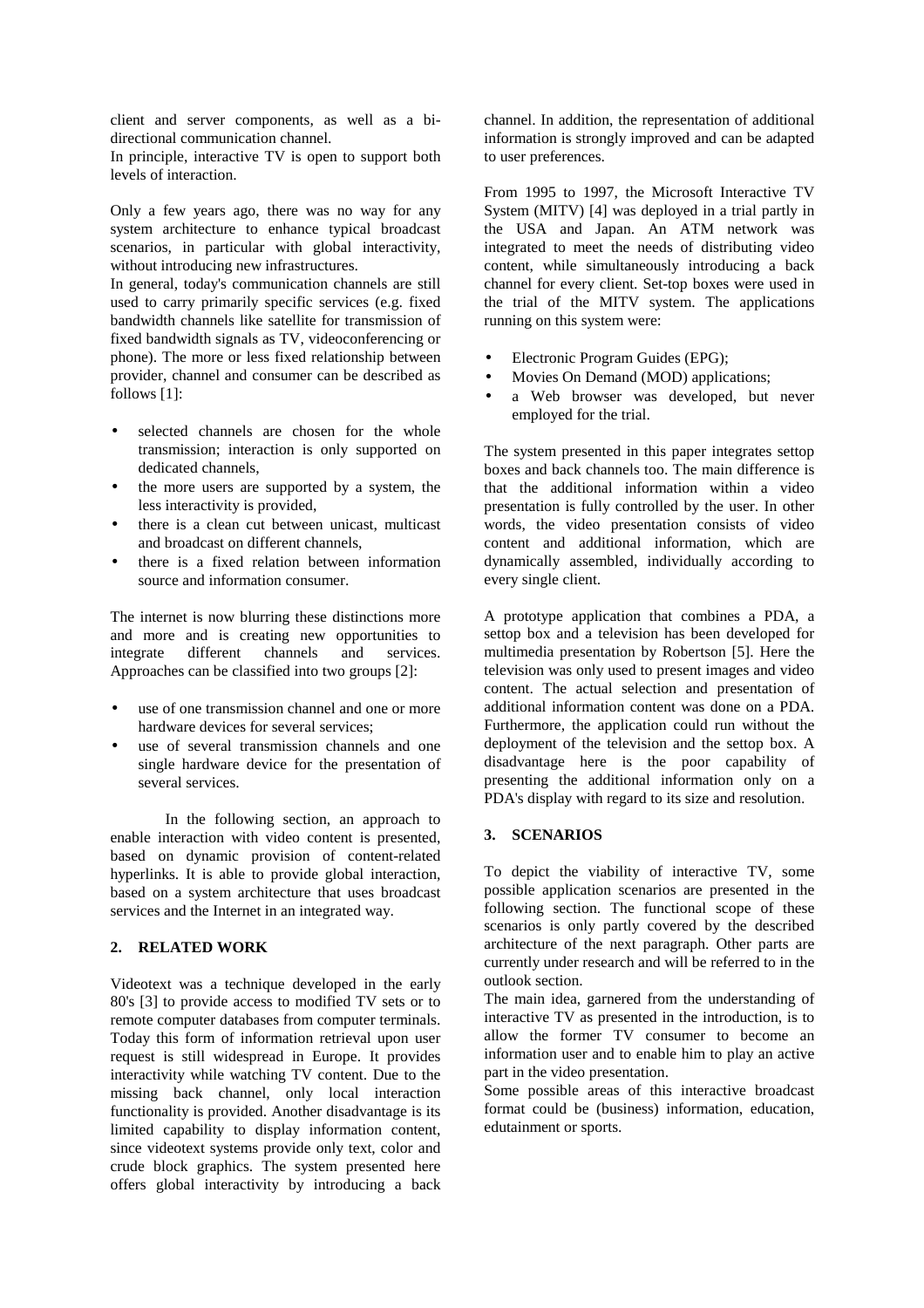• *Advance Business TV*

Current formats like Bloomberg TV, for instance, are presenting a lot of different information in parallel in the multi-window style today's users are accustomed to from PCapplications. The next logical step in interactive TV would be to provide the facility of choice. The user could be presented only that information he wants to see. The interaction could be managed via a two-way remote control presenting the current choices, or future choices, as well, by "on-screen-clicking" via special remote devices.

• *Edutainment*

Nature or other popular scientific reports could be enriched with more detailed information (text or graphics) on specific topics. There could also be references to further media (videos, books, CD-ROMs, etc.) along with the presented topic that the user can purchase by using some kind of home-shopping functionality. This additional content would be visualized via OSD (onscreen-display).

As in the first example, the user could interactively choose those parts of additional information he is most interested in via his remote control or visual on-screen hyper-links.

The same concept would be valid for teleteaching. Users would have the choice of getting a more personalized learning content. The upward channel could also be used for online changes to the course of a lesson. If, for instance, most viewers are concentrating on some specific topics by selecting the additional reference information, the system could choose the more appropriate of several parallel plotthreads analogue to multimedia applications.

• *Sports*

The user might get features, such as clicking on players in a football game and receiving detailed information about the selected person, graphics showing aspects like the hit-rate, last year's results of the team playing or statistics like percentage of ball ownership during the current match. The user might also be provided with links to offers for purchasing fan articles or other media about the team or a certain player.

More sophisticated systems could produce dynamic information like annotating the speed on specific cars in a race or enhancing the video of a 100m run with a virtual runner shown performing the last world record.

These scenarios provide an impression of the benefits for both TV consumers and the suppliers or broadcasting corporations. Furthermore, on the more technical level, one can derive the aspects, which

have to be addressed when referring to the system architecture:

- transmission of the additional information downstream to the user and upstream to the broadcaster;
- presentation type of the additional information (on-screen, "off-screen");
- interaction type (e.g. choosing from a list vs. point-and-click);
- enabled functionality (e.g. presenting information related to current video content or more general information, changing the look of the video-content, changing the plot of video content).

## **4. SYSTEM ARCHITECTURE**

As mentioned in the introduction, the system presented in this paper combines the Internet with broadcast services in order to form a new kind of interactive application platform. The figure below gives a general overview of the system prototype.





The main idea is to supply the user with new functionalities in order to access specific additional information that enriches the video content -- or to give him a certain level of control over the course of the video presentation, regardless of whether it is a live source or video-on-demand. These new functionalities have the main task to encourage, but not to force, the user to assume an active role within a video presentation.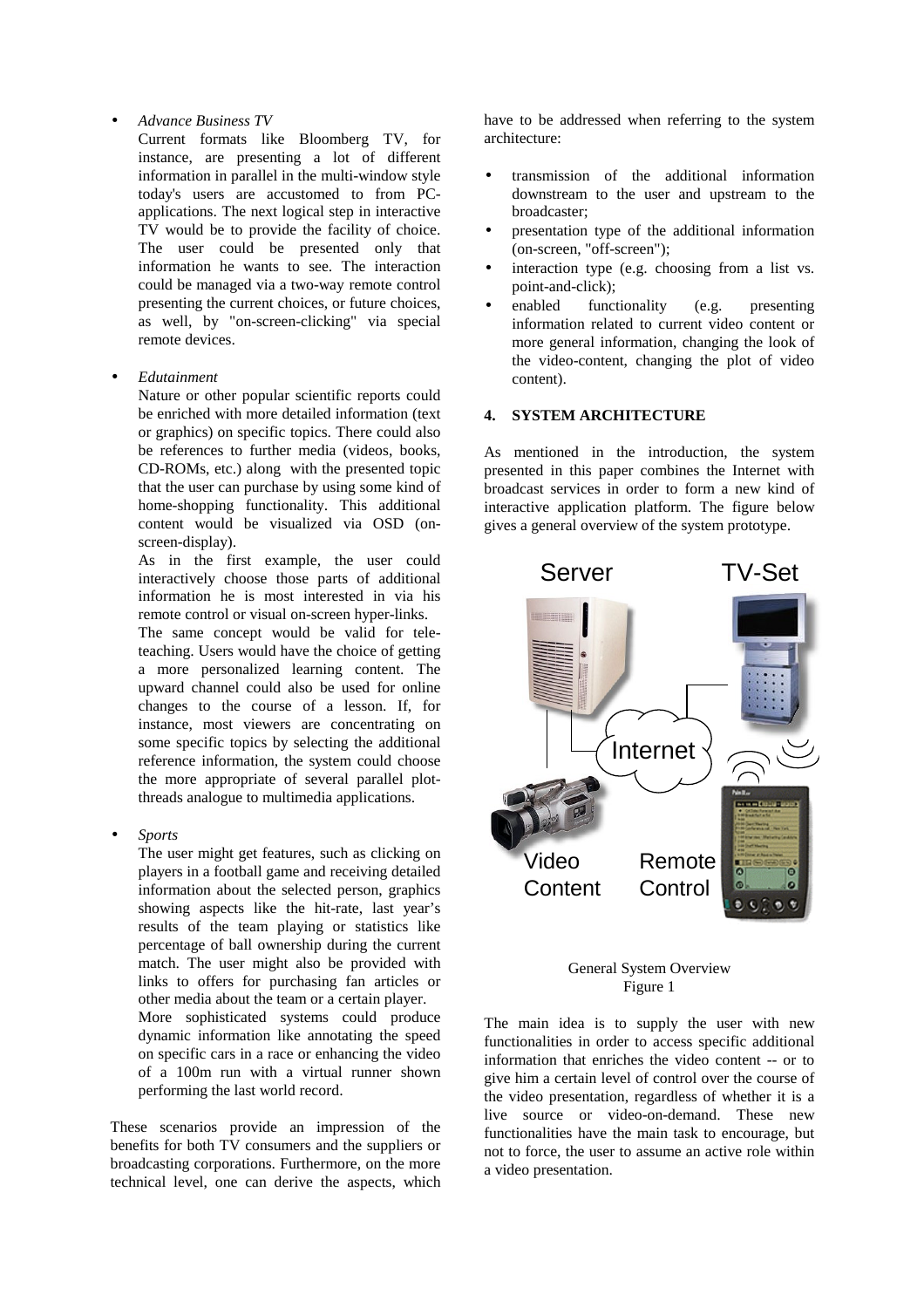In contrast to classic TV or video-on-demand systems, the described architecture allows a change in the video presentation itself, either simply in appearance or in content, as well.

Considering video presentation today, we can separate the actual video content from the information part that is given as an addition [6]. Conversely, a video presentation void of additional information would be more or less useless in many cases. Think about a tennis match where the information about the current standing is missing. Or, think about a basketball match where the time left to play will never be shown. This presentation would never be as interesting as it is with the information supplied today. The presented information itself can be divided into two main groups:

- *Time-dependent information*: This information type is of dynamic character. It is information, which is often directly derived from the current video content. It is not predictable in any sense and always time-dependent.
- *Overall information*: This information type is related to the video content, as well, but it is not extracted from it. Mainly, it has static character and will not change during the course of the presentation. Due to its static character, this information is usually generated before the presentation and can be reused for other presentations dealing with a similar topic.

The system presented here provides the user with the option of taking advantage of additional information as an interactive part of the video content. This means he or she determines how and when information is presented while watching video content.

The challenge was to find a solution that would provide a user with a simple yet effective way to access the information resources upon his request or -- in other words -- to "direct his own video presentation" [7].

The figure below shows the client - server architecture, which will be described in more detail in the following section.



System Overview Figure 2

The main components are the server unit, which may be connected to live sources and/or video-ondemand systems, an advanced TV set [8] capable of Internet access, and a bidirectional remote control including a dynamic animated screen, displaying the off-screen hyperlinks.

The server side is in charge of delivering the video content and the corresponding additional information. A primary task for the server is to handle the synchronization between these two information flows. The server architecture is designed as a distributed system, which means that the actual video server unit might be located at a different location from the information server.

A video channel is established between the server side and all clients. This channel carries content, which is the same for all clients accessing it. So far, this channel is based on multicast streaming technologies [9] using Internet connections. In the future, the video content could even be carried by broadcast system via satellites.

A second channel defines the point-to-point connection between each client and the server. The channel realizes the data exchange underlying a point-to-point connection, since it carries the information that is determined for a single client and not for a group. This point-to-point communication is based on Internet connections.

The client side is equipped with an advanced TV-set capable of accessing the Internet. Advanced TV-sets from a large number of producers can already be found on the market. For instance, the German company Loewe [10] has an advanced TV-set in their product line not only equipped for Internet access, but also capable of running Java Applets.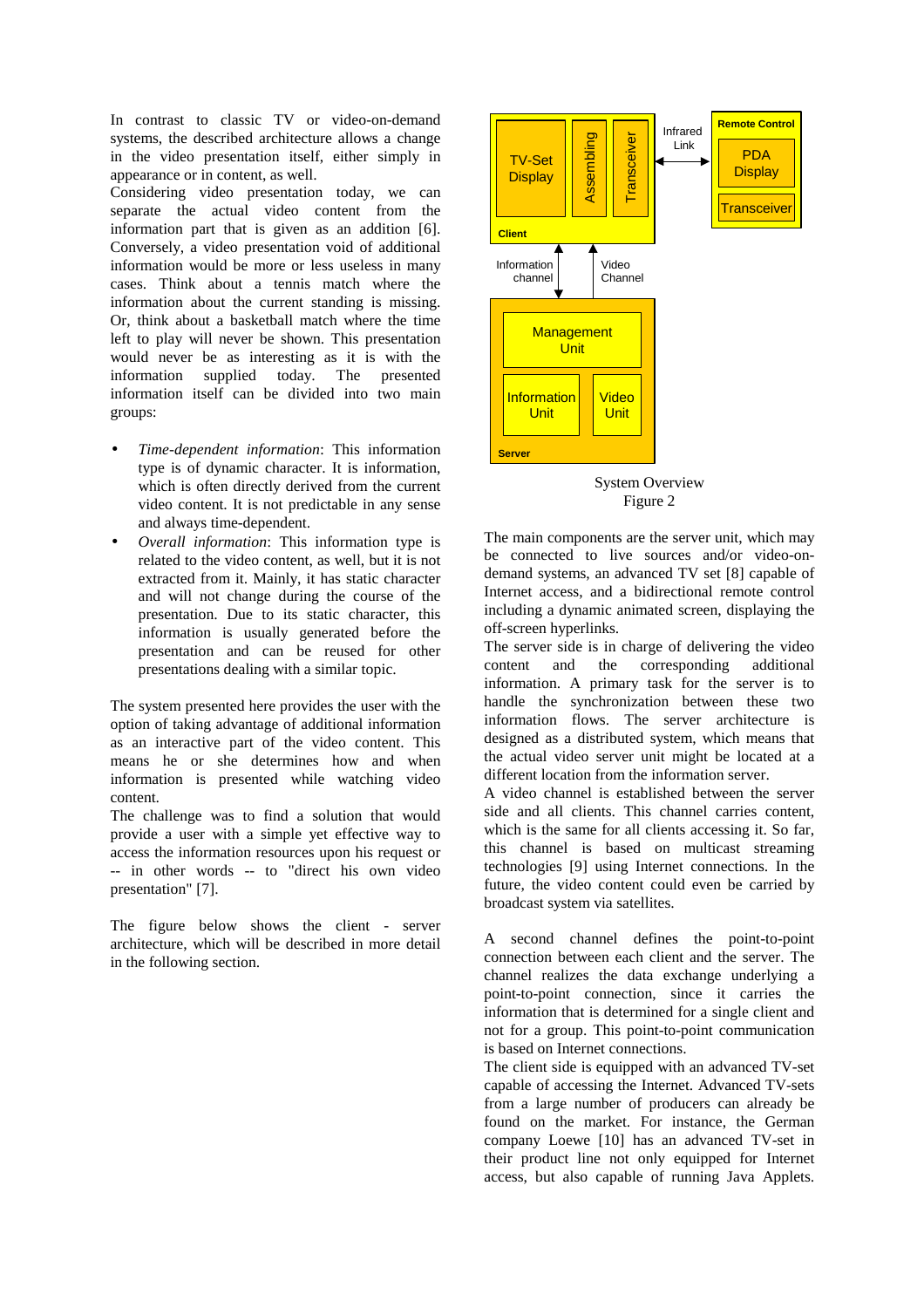Another interesting platform worth mentioning in this context is the multimedia home platform MHP [11]. The advanced TV-set of Loewe was chosen for the prototype solution of the system. Besides the two channels towards the server, the advanced TV set is serving a bi-directional infrared link, which establishes a connection to a remote control.

As a remote control device within this system, a common PDA, the Palm [12], was chosen. This device type has some advantages, for instance, a built-in, bi-directional infrared transceiver and a rather large touch screen for its size. In addition to its already great popularity as a consumer product, the Palm provides a strong developer environment including a large number of utility tools.

One of the PDA display tasks within this application is to show the so-called *charts*. A chart is a graphical surface containing icons and / or text elements. An icon or a text represents an "off-screen" hyperlink to additional information [13]. This means with a click on these hyperlinks within the display area, a user requests additional information from the system, like a textual hyperlink within a web page. As a second option for selecting these hyperlinks, the PDA buttons below the display can be used, as well. Usually the charts are divided into thematic subject groups providing a more structured overview about the possible information content accessible within the video presentation. The figure below shows a typical chart on a PDA device.



Typical Chart Figure 3

In addition to displaying charts, a PDA screen can also show additional information. The intention here is only to show small portions of information content. The TV screen primarily presents all requested information which can be of different media formats like audio, video, image, graphics or even 3D animations.

With the PDA, a user requests not only additional information, but also defines his or her personal system preferences. Personal system preference capability is a great advantage for this application, since different user have different interests and background knowledge about the same subjects. When users retrieve identical information linked to the video content, it is always a compromise for the audience, not an ideal solution. Consequently, adapting additional information according to individual user needs results in more satisfaction. The system preferences that can be set up by the user according to his needs can be divided into three logical main groups [14]:

- *User preferences*: A user might change the language in which the information is displayed or choose certain topic categories of interest. The latter option would lead to adaptive information content according to the personal interests of a user. Other options might include the display duration of the information content, etc.
- *Remote Control preferences*: These preferences define the remote control itself, for instance, color or grey scale displays, the display size or the assignment of the buttons which might be useful for sinistrals.
- *TV preferences*: The preferences of the TV set can be compared with the ones of the remote control. Even here certain settings in the preference list allow the definition of the screen size and the TV aspect ratio, for instance.

The process flow of the system is built upon three modes, the *start-up mode*, the *initialize mode*, and the *process mode*. In the following, we will describe how the system behaves within these three modes.

The *start-up mode* will occur when a user switches on the TV set for the first time. The client announces itself at the server's management unit by requesting an ID and a *video list* over the information channel. The management unit generates a unique ID. This user ID identifies the client side in the system and has a live-time that ends when switching off the TV set. Further more, the video unit generates the video list with the current content that can be presented. Both, the video list and the unique user ID are sent in return to the request to the client side.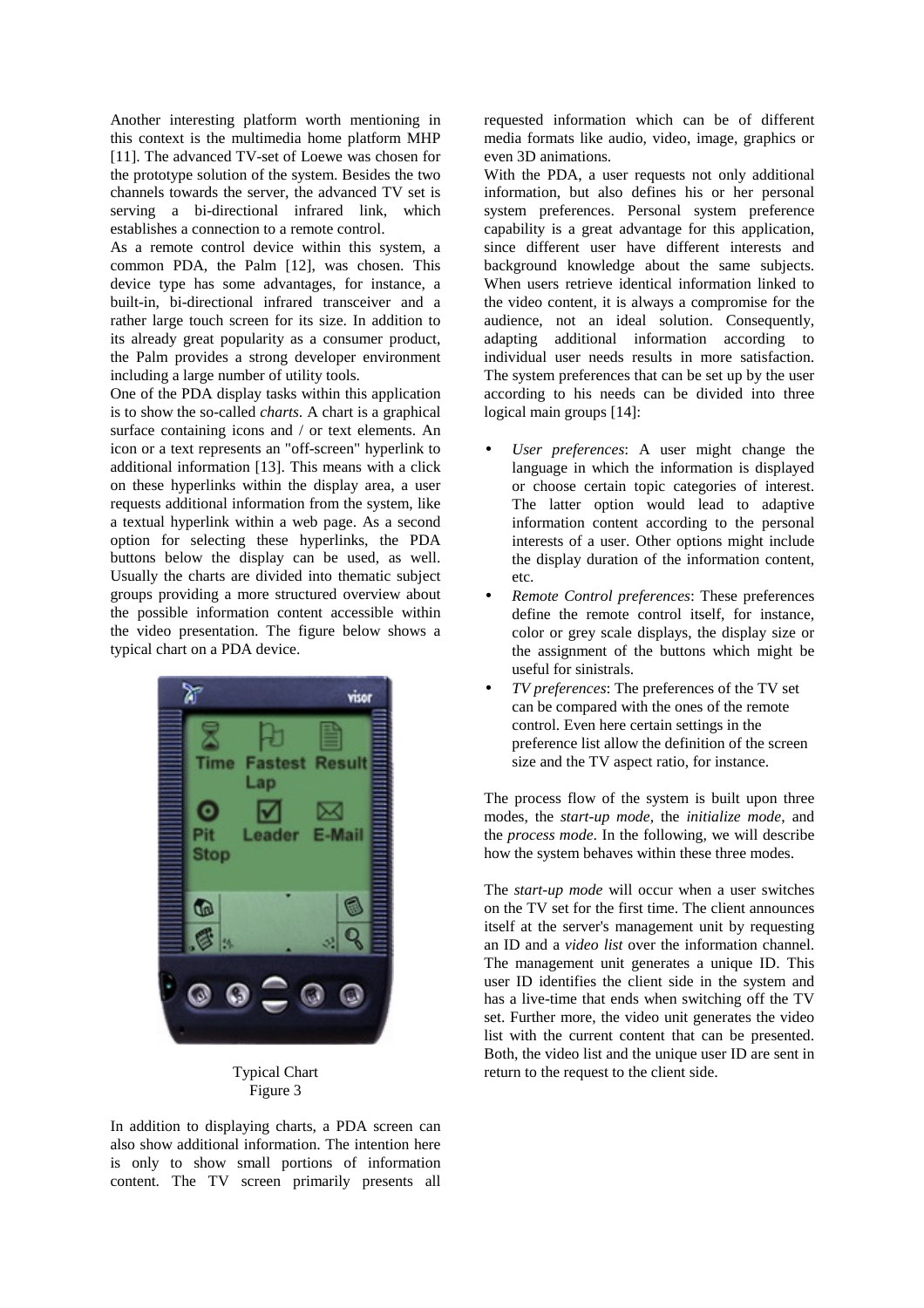#### **start-up mode**





Today's broadcast system differs from packet switch networks, like the Internet, in which the content is transmitted once and can be received by every client without requesting it.

The *initialize mode* presented here is based on a packet-orientated network concerning the video content; consequently a user request is necessary. With the integration of a broadcast network within this project, the initialize mode would change. Every time a user requests a new video presentation, which can be a live source or video on demand, by looking up the video list, the system turns into initialize mode.

This user request contains the user ID and a name, identifying the content source. On the server side, the management unit receives the request and contacts both units, the information unit and the video unit. Before the video content is transmitted, the charts have to be downloaded on the client side's remote control. The information unit keeps a so-called *chart-list* for each video content. The chart-list contains all charts used as a container for the hyperlinks (icons and text elements) in order to retrieve additional information related to the video content.

This list is sent to the management unit, which transmits it over the information channel to the client side. The advanced TV set on the client side receives the chart-list and passes it via the infrared link to the PDA. The charts containing the hyperlinks are then shown on the PDA's display. When the PDA device is set up and ready for further processing, the management unit receives an acknowledgement. Now, the video presentation is ready to start and the system changes into process mode.

## **initialize mode**





*Process mode* starts when the server side transmits the video content towards the client side. At this stage of the project, we are streaming all video content via the Internet using multicast technologies. When receiving the video content on the client side, the user is able to request information. With a click on the hyperlinks within each chart, a *user request* is generated and sent to the TV set, which passes it to the server side. After receiving the request, the management unit informs the information unit. This unit has to distinguish whether it is *time-dependent information* or *overall information*. Overall information can be sent back directly to the management unit, whereas time-dependent information must be generated in advance. When this information is available the management unit transmits it towards the advanced TV set.

The information is presented primarily on the TV screen with the help of pixel manipulation techniques in real-time using a Java application supported by the *Java Media Framework*.





Process Mode Figure 6

The Figure below shows the interplay of the remote control and the advanced TV set. The displayed information is usually of transparent type as shown in the figure.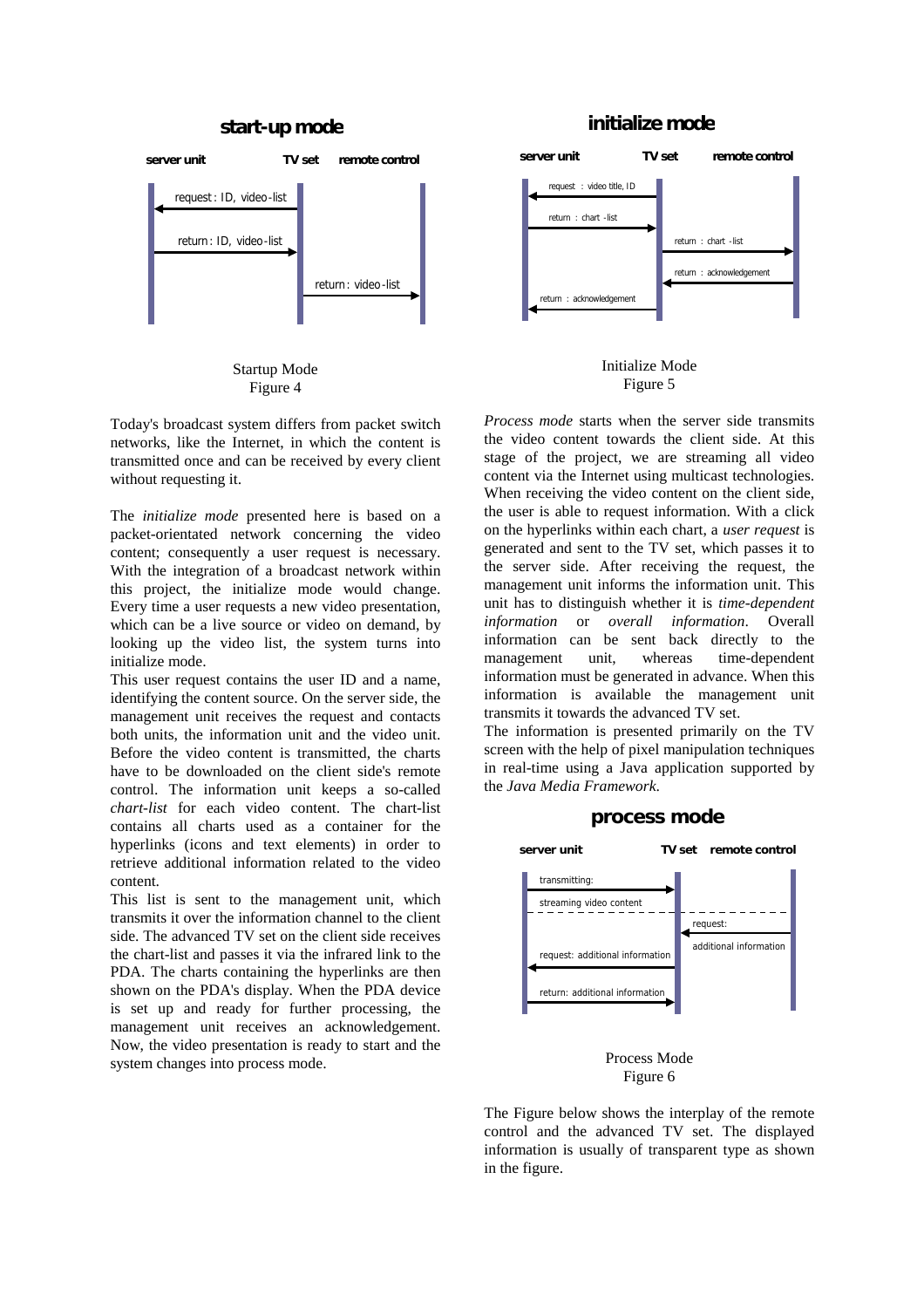



Interplay TV and Remote Control Figure 7

## **5. FUTURE WORK**

In the future, the project will partly focus on the objects within the video scene. So far, additional information is linked to the video content, but not linked to a video object in particular. The MovieGoer project [15] presents some basic work on this subject.

When linking objects in a video scene with additional information, one has to think about the annotation of these hyperlinks. Since video objects might move within a scene, the annotation will not be as simple as it is for textual hyperlinks.

From the hardware point of view, the Multimedia Home Platform MHP, currently under development, is an interesting application. In the future, this platform will be evaluated for the deployment of our system.

For multimedia applications, the standard MPEG-4 [16] establishes new options for an interactive video environment and compression techniques. Consequently, the analysis of this standard is one of the major aspects in the further development of the project.

## **6. CONCLUSION**

We have presented a system that supports interactive video presentations. All necessary system components are available on the market today. Due to the use of both networks, the Internet and broadcast services, an ideal solution was presented for the combination of unicast and multicast channel transmission referring to the the video content and the additional information. Furthermore, the packetorientated network, the Internet, is used to establish the back channel for data exchange. The bandwidth requirements for the applications concerning the two networks in use are fulfilled.

The introduction of a new kind of hyperlink, the *offscreen* hyperlink, has been presented and its advantages were demonstrated in detail. In addition, scenarios were given in which off-screen hyperlinks have been integrated. So far, a PDA is used serving a infrared link towards an advanced TV set capable of Internet access. The off-screen hyperlinks are displays on the PDA's screen. The actual requested information is usually presented on the TV screen.

Considering the convergence between the Internet and Broadcast services, the presented system really merges both network types in order to provide a video presentation combining video content with direct information retrieval upon user's request by implementing off-screen hyperlinks. Furthermore, time-dependent information is generated in real time out of the video content. This type of information, along with overall information, is directly related to the video content.

## **7. AUTHORS**

Dirk Balfanz is the head of the department Mobile Information Visualization at the Computer Graphics Center in Darmstadt, Germany. In 1992, he graduated with a degree in Electrical Engineering from the University of Dortmund. After developing cordless DECT applications at Bosch Telecom, he worked as a researcher in the area of Geographic Information Systems at the Fraunhofer Institute for Computer Graphics. His research interests include use and extraction of (geo-) graphic meta data and context-driven visualization.

Matthias Finke graduated with a Master's degree from Chalmers University in Gothenburg, Sweden. He worked at Ericsson Mobile Data in the research department for Internet applications, then became a research assistant at the Computer Graphics Center in Germany in 1999. Matthias Finke is involved in the field *of Internet Interactive Broadcasting*. He is currently engaged in research concerning interactive digital video environments for Internet broadcasting applications.